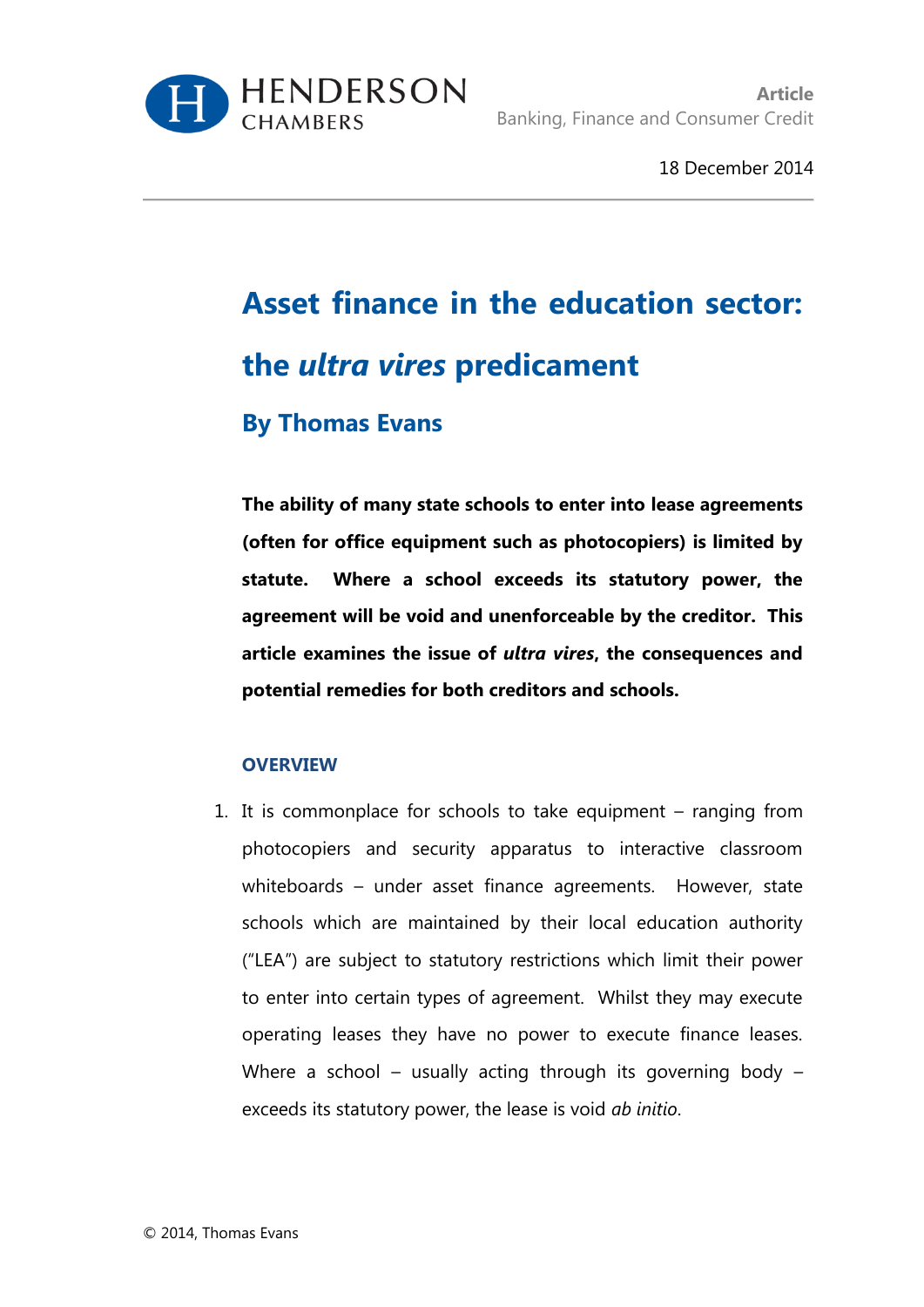2. The problem is therefore a significant one and may result in large losses for the creditor or lessor. But it gets worse. Drawing the critical distinction between operating leases and finance leases is not an exact science and there is significant room for ambiguity, uncertainty and argument (and litigation). And not only are the consequences potentially dire for the creditor but – as explained below – individuals acting on behalf of the school may inadvertently expose themselves personally to the creditor for any loss or damage which it suffers.

# **STATUTORY BACKGROUND**

**HENDERSON** 

CHAMRERS

- 3. The starting point is Part II of the School Standards and Framework Act 1998 ("the Act"), which imposes on LEAs a statutory duty to fund the maintained schools in their respective areas. Each such school is allocated a "*budget share*" which it can spend on behalf of the LEA pursuant to delegated powers.
- 4. However, a maintained school's delegated power is strictly limited in a number of ways, including (presently) by the School and Early Years Finance (England) Regulations 2013 ("the Regulations")<sup>1</sup> which proscribes certain expenditure. Regulation 7 of the Regulations lays down the prohibition that:

 $<sup>1</sup>$  The Regulations substantially remake previously revoked statutory instruments but care must be</sup> taken to refer to the correct subordinate legislation as was in force at the date of execution of the particular agreement in question.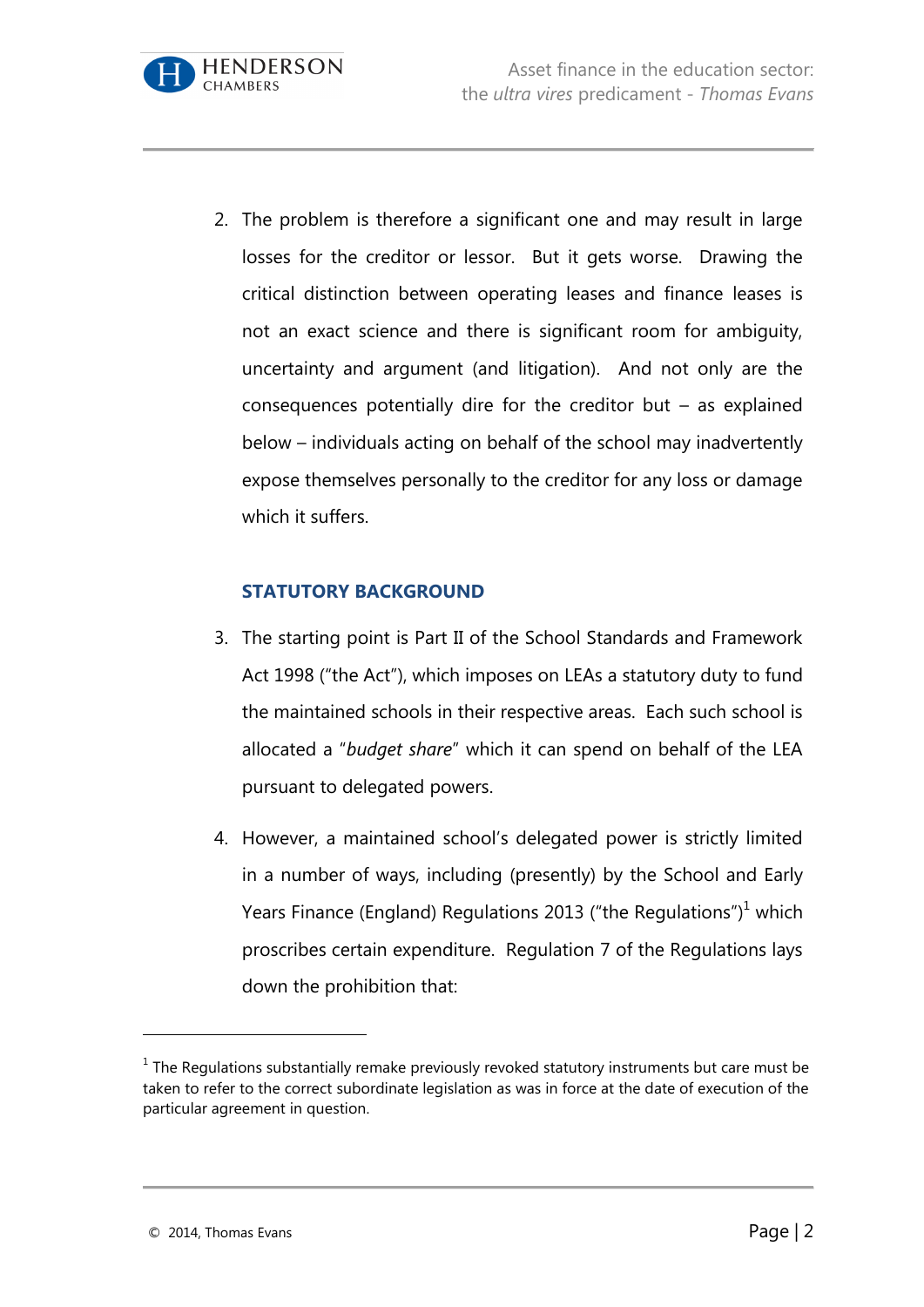

*A local authority's non-schools education budget or schools budget must not include the following classes or descriptions of expenditure—*

- *(a) capital expenditure other than [certain categories not relevant for present purposes];*
- 5. Capital expenditure is defined in the Regulations as:

*expenditure of a local authority which falls to be capitalised in accordance with proper accounting practices, or expenditure treated as capital expenditure by virtue of any regulations or directions made under section 16 of the Local Government Act 2003*

- 6. Since an LEA cannot include certain capital expenditure within its schools budget, it follows that a maintained school cannot do so either under its delegated power to spend its share of the schools budget.
- 7. So what about monies expended under a hire agreement, or hire purchase agreement or contract of conditional sale? Do such sums "*fall to be capitalised in accordance with proper practices*"?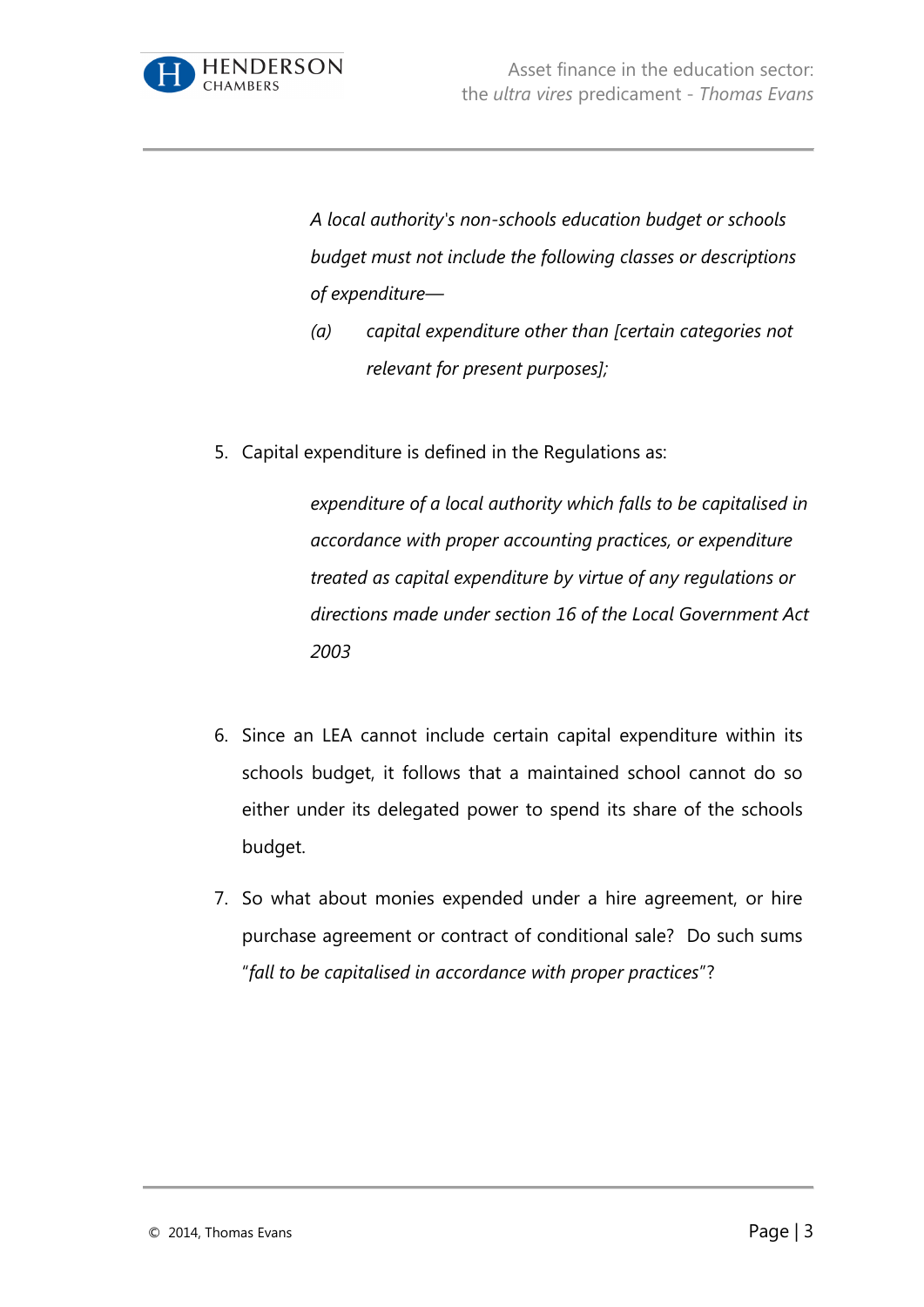

# **FINANCE AND OPERATING LEASES: THE TRANSFER OF RISK AND REWARD**

8. Expenditure made pursuant to a lease falls to be capitalised in accordance with proper practices if the lease if classified as a "*finance lease*" as opposed to an "*operating lease*". This accounting terminology – strange as it is to lawyers – is explained in the Statement of Standard Accounting Practices 21 ("SSAP 21"):

> *An operating lease involves the lessee paying a rental for the hire of an asset for a period of time which is normally substantially less than its useful economic life. The lessor retains most of the risks and rewards of ownership of an asset in the case of an operating lease.*

*A finance lease usually involves payment by a lessee to a lessor of the full cost of the asset together with a return on the finance provided by the lessor. The lessee has substantially all the risks and rewards associated with the ownership of an asset, other than legal title. In practice, all leases transfer some of the risks and rewards of ownership to the lessee, and the distinction between a finance lease and an operating lease is essentially one of degree…*

*A finance lease is a lease that transfers substantially all the risks and rewards of ownership of an asset to the lessee. It should be presumed that such a transfer of risks and rewards occurs if at the inception of a lease the present value of the*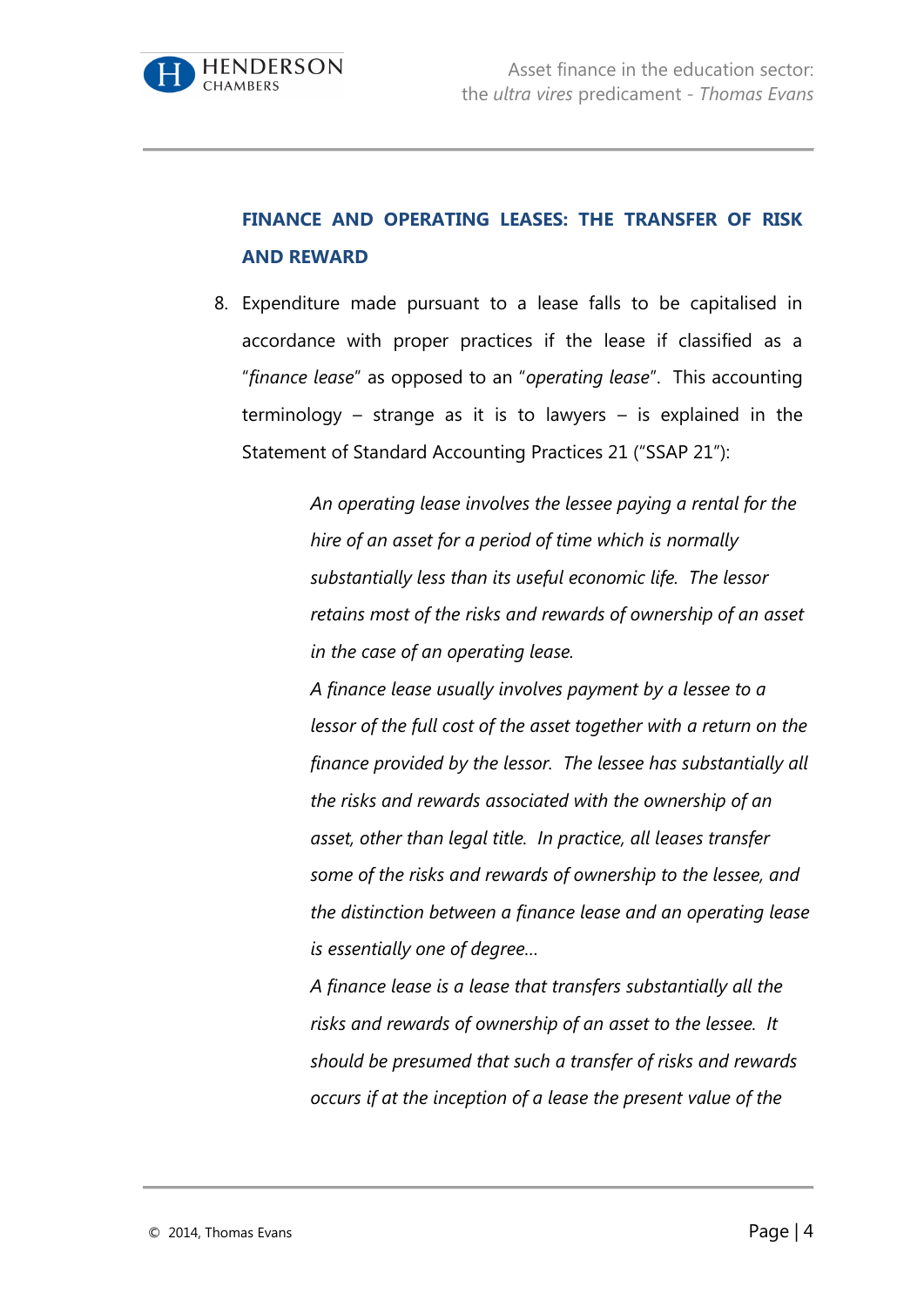

*minimum lease payments, including any initial payment, amounts to substantially all (normally 90 per cent or more) of the fair value of the leased asset. The present value of the leased asset should be calculated by using the interest rate implicit in the lease (as defined in paragraph 24). If the fair value of the asset is not determinable, an estimate thereof should be used.*

9. This is supported (and more succinctly put) by International Accounting Standard 17 ("IAS17"):

> *A lease is classified as a finance lease if it transfers substantially all the risks and rewards incidental to ownership. A lease is classified as an operating lease if it does not transfer substantially all the risks and rewards incidental to ownership.*

10. As such, a lease will be considered a finance lease – and therefore *ultra vires* a school's power to execute – if it substantially transfers the risks and rewards of ownership. But how is this determined?

#### **THE 90% PRESUMPTION**

11. Under SSAP21, where the minimum lease payments (including any initial payment) amount to substantially all (90% or more) of the fair value of the asset being leased, it is to be presumed that the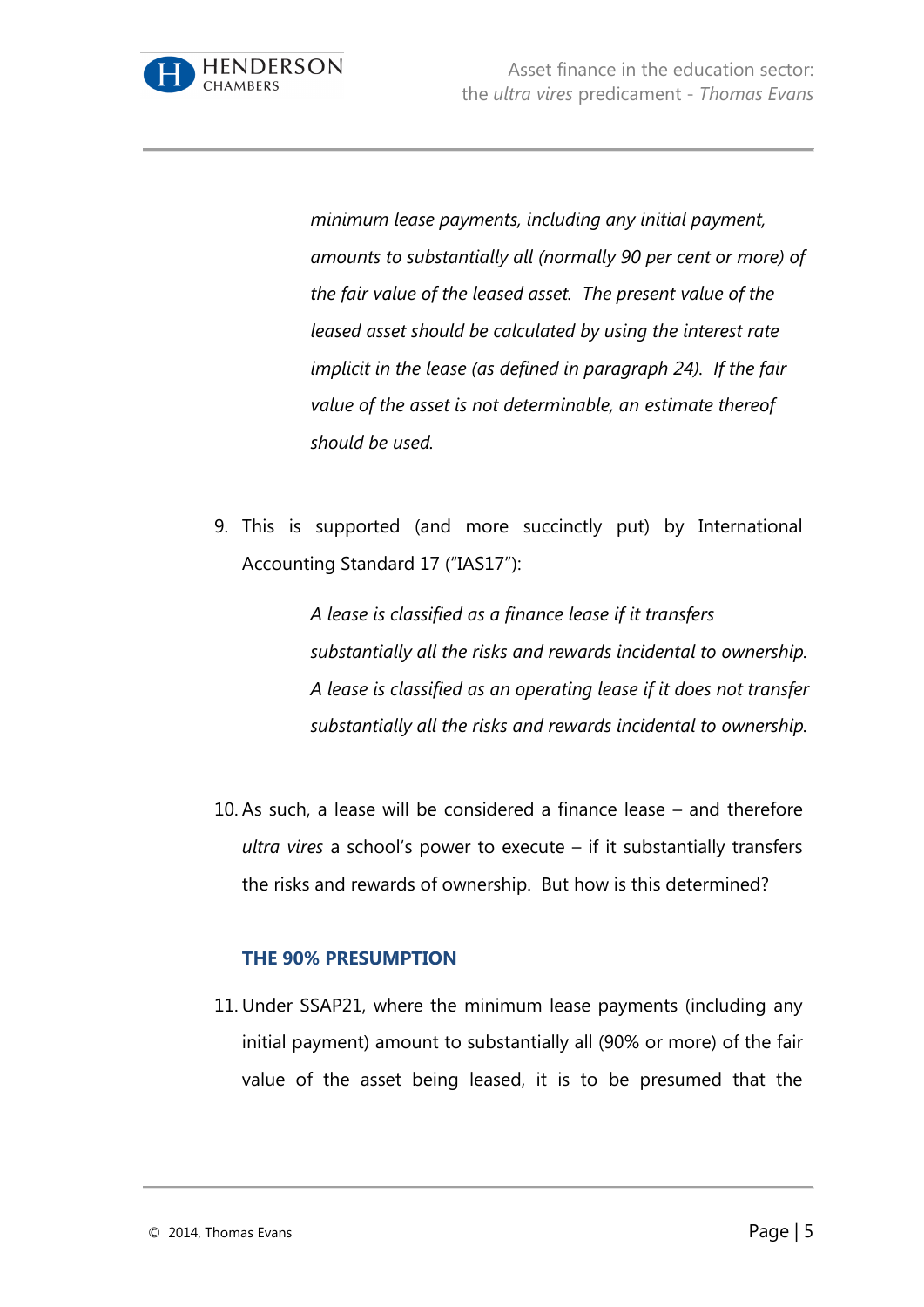

agreement is a finance agreement. However, estimating the fair value of the asset may prove problematic.

12. Further, this presumption – where it is raised – is a strong one but it may be rebutted in exceptional circumstances.

#### **EXCEPTIONAL CIRCUMSTANCES: INDICATIVE FACTORS**

- 13. If the 90% presumption is not raised or if a party is trying to rebut  $it - it$  is necessary to consider whether the "risks and rewards of ownership" are "substantially transferred". This is not a question of the title or even the form of a lease agreement but is a question of substance.
- 14. As to which party bears the substantial risks of ownership may be indicated by asking who is responsible for:
	- a. Upkeep, repairs and maintenance;
	- b. Security of the asset and its insurance;
	- c. Liability for theft;
	- d. Idle capacity;
	- e. Devaluation due to technological obsolescence; and
	- f. Fluctuations in returns due to changing economic conditions
- 15. Similarly, the party with the rewards of ownership may be the party which benefits from the: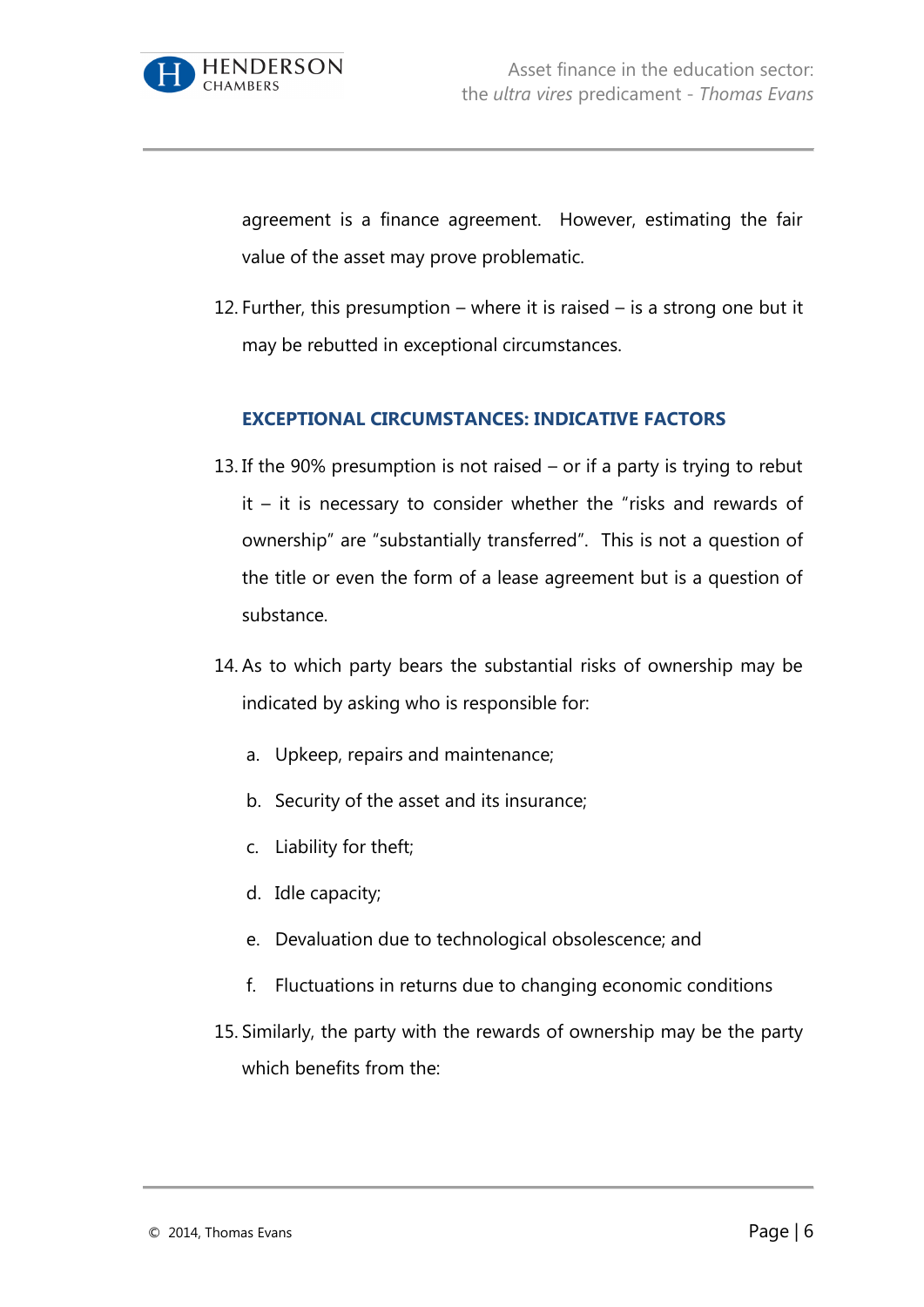

- a. Earning capacity generated by use of the asset;
- b. Rental income generated by sub-letting the asset; and
- c. Appreciation in the value of the asset.

16. Furthermore, IAS17 notes the following additional indicative factors:

*the lease transfers ownership of the asset to the lessee by the end of the lease term*

*the lessee has the option to purchase the asset at a price which is expected to be sufficiently lower than fair value at the date the option becomes exercisable that, at the inception of the lease, it is reasonably certain that the option will be exercised*

*the lease term is for the major part of the economic life of the asset, even if title is not transferred…*

*the lease assets are of a specialised nature such that only the lessee can use them without major modifications being made…*

*if the lessee is entitled to cancel the lease, the lessor's losses associated with the cancellation are borne by the lessee gains or losses from fluctuations in the fair value of the residual fall to the lessee (for example, by means of a rebate of lease payments)*

*the lessee has the ability to continue to lease for a secondary period at a rent that is substantially lower than market rent*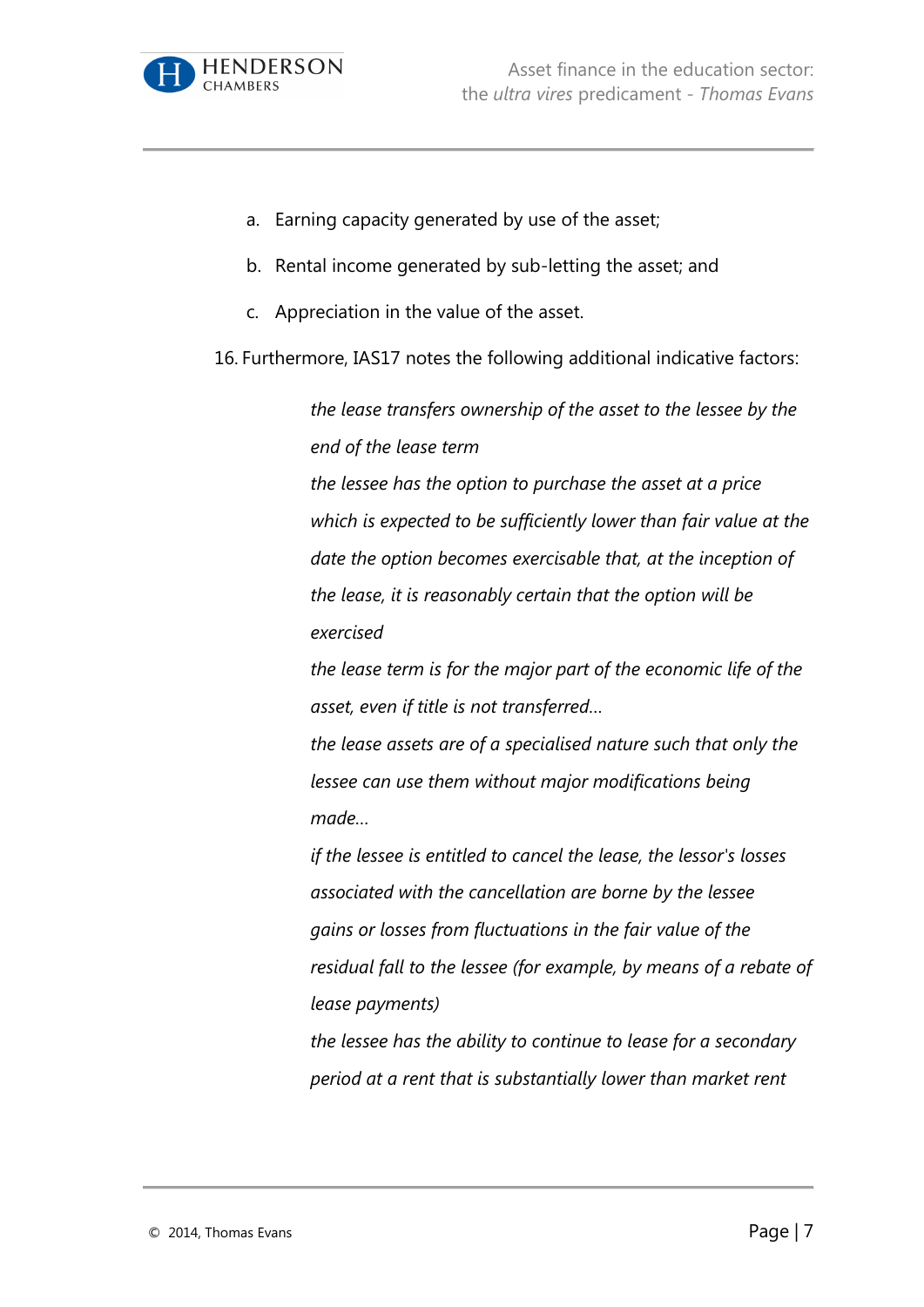

- 17. Accordingly, and in addition to the 90% presumption, perhaps the most persuasive factor is the period of hire: if the period lasts for all – or nearly all – of the economic lifetime of the asset (such that it is likely only to have a single user) it is highly likely that the agreement will be a finance lease.
- 18. It is therefore also clear that a hire purchase agreement or conditional sale agreement will be classed as a finance lease (and therefore beyond the power of a maintained school to execute). However, beyond these categories, it is rare that the factors above will all point uniformly in the same direction. A degree of judgment must be exercised and it must be accepted that there often be room for argument and uncertainty.

### **THE CONSEQUENCES**

19. If a maintained school has executed a finance lease it will have done so *ultra vires* its statutory power. Such an agreement will therefore be void *ab initio*. Several consequences flow from this.

### **Unenforceability**

20. The primary consequence is that the finance agreement will be unenforceable and the creditor will not be able to sue for breach of contract if the school ceases to make payment. It may, however,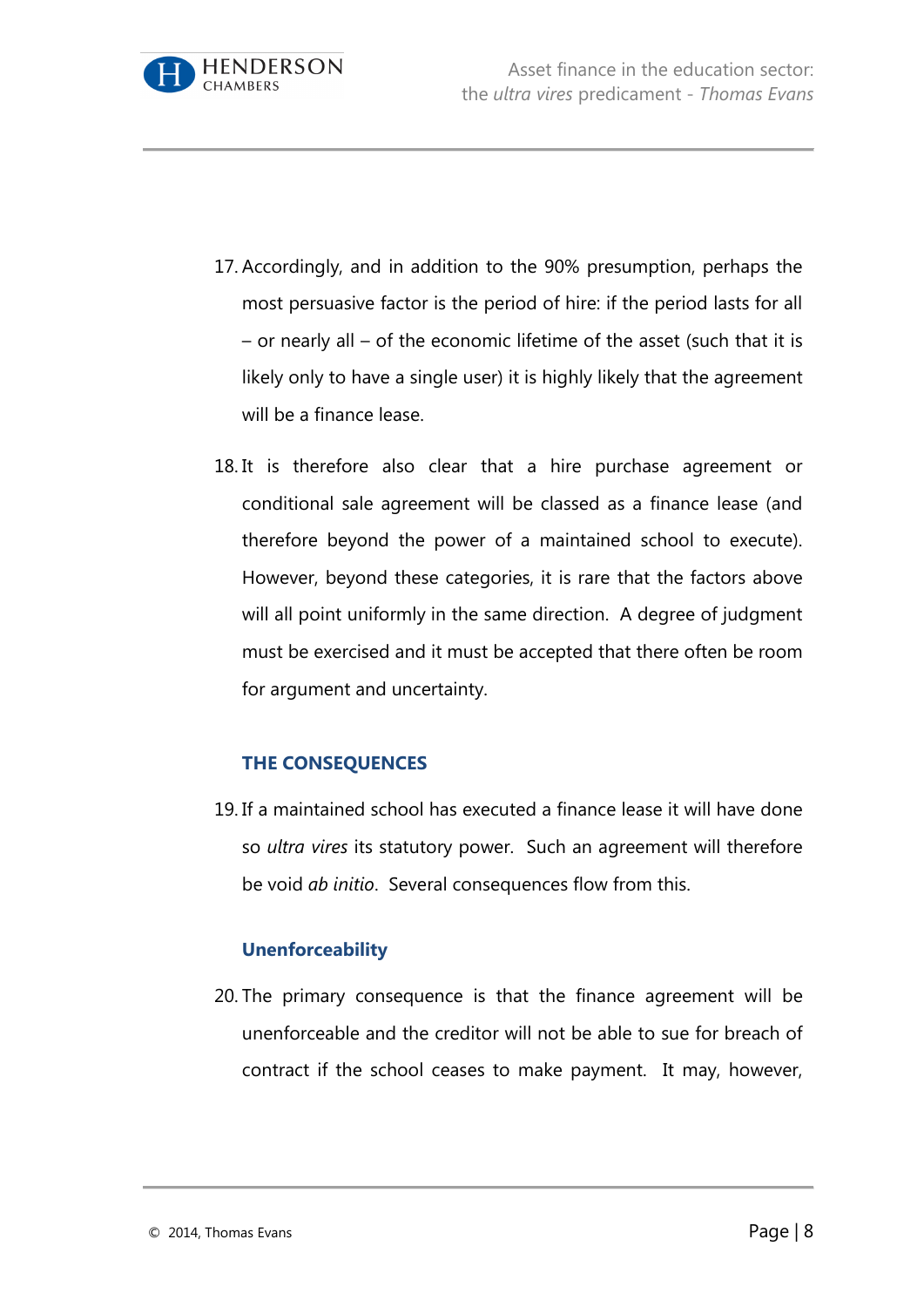

sue for the return of the equipment as such a claim need not be based not on the creditor's contractual right to possession but upon the tort of conversation.

#### **Restitution**

- 21. In such circumstances, the usual remedy is for the parties to be put back in the position in which they were immediately prior to the finance lease being executed: the goods will need to returned and restitution may be claimed by the school for all the rental payments (which will have been paid by the school under a mistake). However, a claim to restitution is likely to face stiff opposition and four possible lines of defence:
	- a. First, there can be no windfall. The creditor will be entitled to quantum meruit, i.e. a fair sum in respect of the school's use of the equipment. See, for instance, Craven-Ellis v Canons Limited [1936] 2 KB 403, CA. This sum may be equal to the rental payments already made. If so, no net rebate will be due to the school. If, on the other hand, the creditor hasd effectively grossly overpriced the rentals, then some rebate may be due;
	- b. Secondly, the creditor may argue that it is not open to the school to take the technical point that the agreement was *ultra vires*. The school may, in effect, be estopped from relying on its own default. There is no clear authority on this point, which will make any litigation quite uncertain;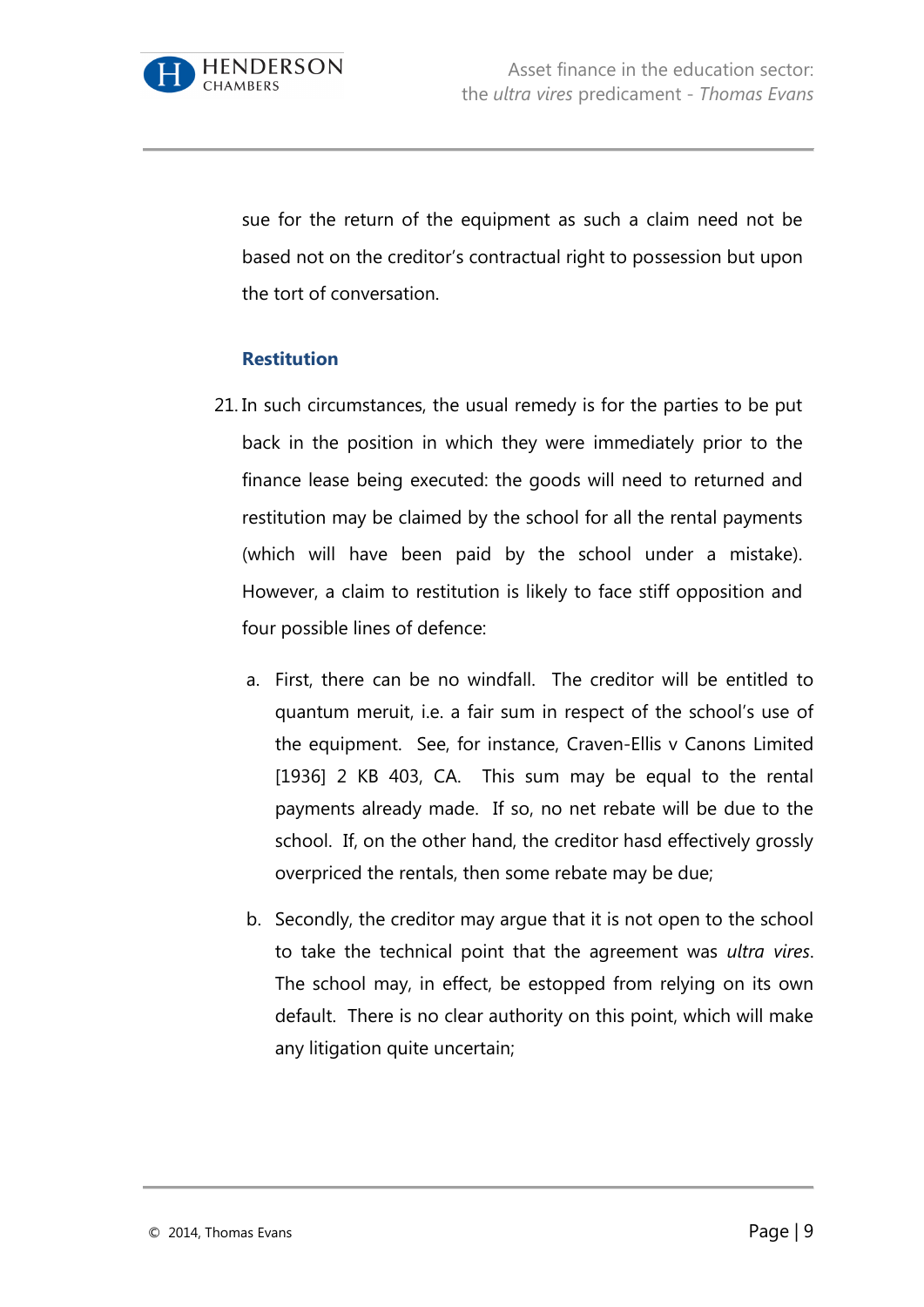

- c. Thirdly, the creditor will likely argue "change of position" as a defence to restitution. It may say that it only purchased or manufactured the goods on the basis that it thought that the school had the power to execute the finance agreement. Thus, having changed its position, restitution may be barred. See Lipkin Gorman v Karpnale Limited [1991] 2 AC 548, HL;
- d. Fourthly, if a school changes its status (e.g. to an academy) and ceases to be a school maintained by its LEA, it may acquire the power to execute finance agreements. If it then continues to make rental payments its conduct may amount to an affirmation of the agreement originally executed *ultra vires*.

# **A remedy for the creditor and a pitfall for the school?**

22. Finally, if a school does succeed in its restitutionary argument (either as the basis of a claim for repayment or as a defence to a claim for damages), the creditor will suffer loss and could issue proceedings against an officer or agent of the school for breach of warranty of authority to execute the Agreement. Depending of the facts of the case, it might be open to the creditor to argue that such a person (perhaps the bursar) warranted or misrepresented that he or she had the authority to execute the agreement and that such warranty or representation was relied upon. In this way, an individual may expose himself to personal liability, for which he may seek an indemnity from the school.